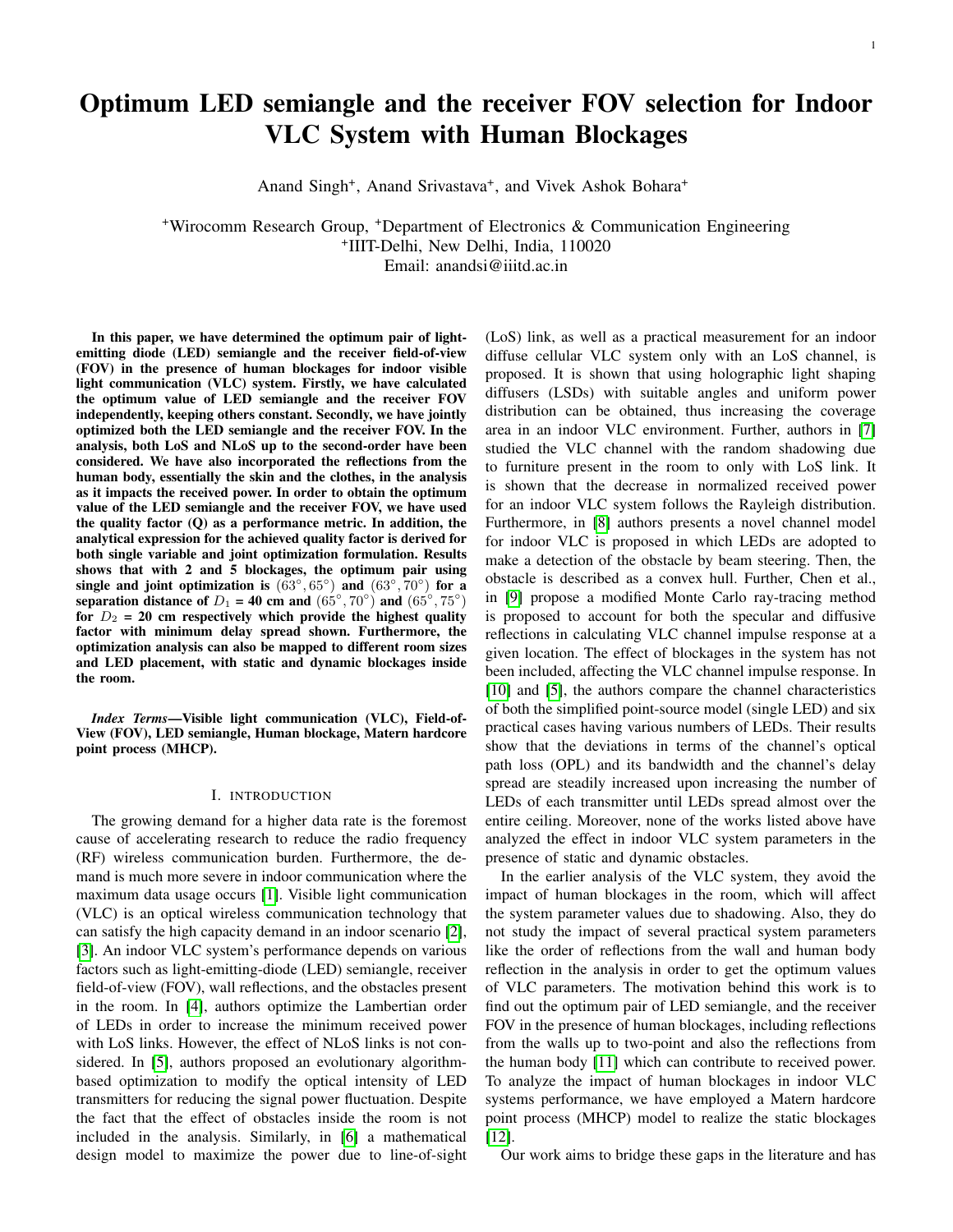some novel contributions as outlined below:

- 1) This work optimizes the LED semiangle and the receiver FOV for an indoor VLC system in the presence of human blockages for 4 LEDs in a rectangular configuration in order to provide high-quality factor and minimum delay spread across the room.
- 2) In the analysis of quality factor inside the room, wall reflection up to second-order and reflections from the human body and the clothes are considered.
- 3) A Joint optimization framework along with single variable optimization have been proposed to provide us the optimum value of VLC parameter (LED semiangle and receiver FOV) considering the impact of human blockages.
- 4) Further, we investigate the effect of the number of blockages on received quality factor with respect to varying FOV and LED irradiance angles and suggest optimum range (FOV and LED semiangle) of operation subject to the number of blockages inside the room.
- 5) Moreover, We also analyze the trade-off between the required quality factor and the delay spread across the room with respect to the number of blockages, LED semiangle, and the receiver FOV.



Fig. 1. System model

### <span id="page-1-0"></span>II. SYSTEM MODEL

In this section, we discuss the system model of an indoor VLC system with human blockages inside. We have used the Matern type-II process to distribute the location of the blockages in a plane with an intensity of  $\lambda_B$  respectively. The blockages are assumed to be cylindrical with radius  $r$  and the height  $h_B$  as shown in Fig[.1.](#page-1-0) For the proposed system model, two types of blockages of having radius  $r_1 = 20$  cm,  $r_2 = 40$  cm which are equivalent to varying sizes of humans with a minimum separation distance of  $D_1 = 40$  cm,  $D_2 = 20$ cm have been considered. Also, the surface of a human body exposed to light propagation is composed of two main parts, the skin, and the clothes, and their  $\rho$  values vary according to the light wavelength. We have used the mean human body reflection value of 0.51 mentioned in [\[11\]](#page-6-10). The receiver plane

2

is considered to be 0.85m above the floor. Both LOS and NLOS paths are considered [\[13\]](#page-6-12). The receiver plane is divided into  $25 \times 25$  sub-region to cover the whole room for analysis.

In the following subsections, we discuss in detail the multipath VLC channel, the impact of the human body, and the modeling of human blockages.

# *A. VLC Channel Model*

In this paper, we have used a multipath VLC channel model with reflection up to second order. Lambert radiator is a typical radiation model that can model the LED light source in VLC. It has also been pointed out in [\[1\]](#page-6-0) that the Lambertian model can accurately reproduce the LoS and non-line-of-sight (NLoS) luminous intensity pattern of the LEDs. Thus, the VLC channel response is a sum of both the LoS path (direct path between the LED and the user) and the NLoS path reflecting from the walls as shown in Fig. [1.](#page-1-0)

The channel gain of LoS component  $H_{LoS}$ , is given as:

$$
H_{LoS} = \begin{cases} \frac{(m+1)A}{2\pi D^2} \cos^m(\phi) T_s g(\psi) \cos(\theta) & 0 \le \Psi \le \Psi_c, \\ 0 & (1) \end{cases}
$$

where  $m$  represents Lambertian order defined as:

<span id="page-1-1"></span>
$$
m = \frac{-\ln(2)}{\ln(\cos(\Phi_{\frac{1}{2}}))} \tag{2}
$$

In [\(1\)](#page-1-1),  $A$  is the physical area of the PD,  $D_d$  is the distance between the VLC transmitter and the receiver,  $\theta$  is the angle of incidence to the PD from LED,  $\phi$  is the LED angle of irradiance,  $\psi_c$  is the receiver FOV,  $T_s(\psi)$  is the gain of the optical filter, and  $g(\psi)$  is the gain of the optical concentrator given as:

<span id="page-1-3"></span><span id="page-1-2"></span>
$$
g(\psi) = \begin{cases} \frac{n^2}{\sin^2(\Psi_c)}, & 0 \le \Psi \le \Psi_c, \end{cases}
$$
 (3)

where *n* is the refractive index of optical concentrator and  $\phi_{\frac{1}{2}}$ is LED semi angle. The NLoS channel gain is defined as:

$$
H_{NLoS}^{wall} = \begin{cases} \frac{\rho_1(m+1)A}{2\pi D_1^2 D_2^2} \cos^m(\phi) T_s(\psi) g(\psi) \\ \cos(\alpha_{wall}) \cos(\beta_{wall}) \\ 0 \le \Psi \le \Psi_c \end{cases}
$$
 (4)

Here  $\alpha_{wall}$  and  $\beta_{wall}$  are the incidence and reflectance angle non line of sight link make with reflecting surface (wall) have reflection coefficient  $\rho$ .  $D_1$ ,  $D_2$  are the distance travelled by NLoS link to reach user from the wall.

### *B. Impact of human body*

We consider geometrical models, one in 2D corresponding to the profile of a generic human body as a cylinder with a height of 180 cm and width of 20 cm and 40 cm, respectively.

As discussed in the above subsection I-B, firstly, we realize the human blockages with the help of the MHCP process. Then for each realization, we calculate the reflections from the human body to the PD using the ray-tracing model [\[14\]](#page-6-13).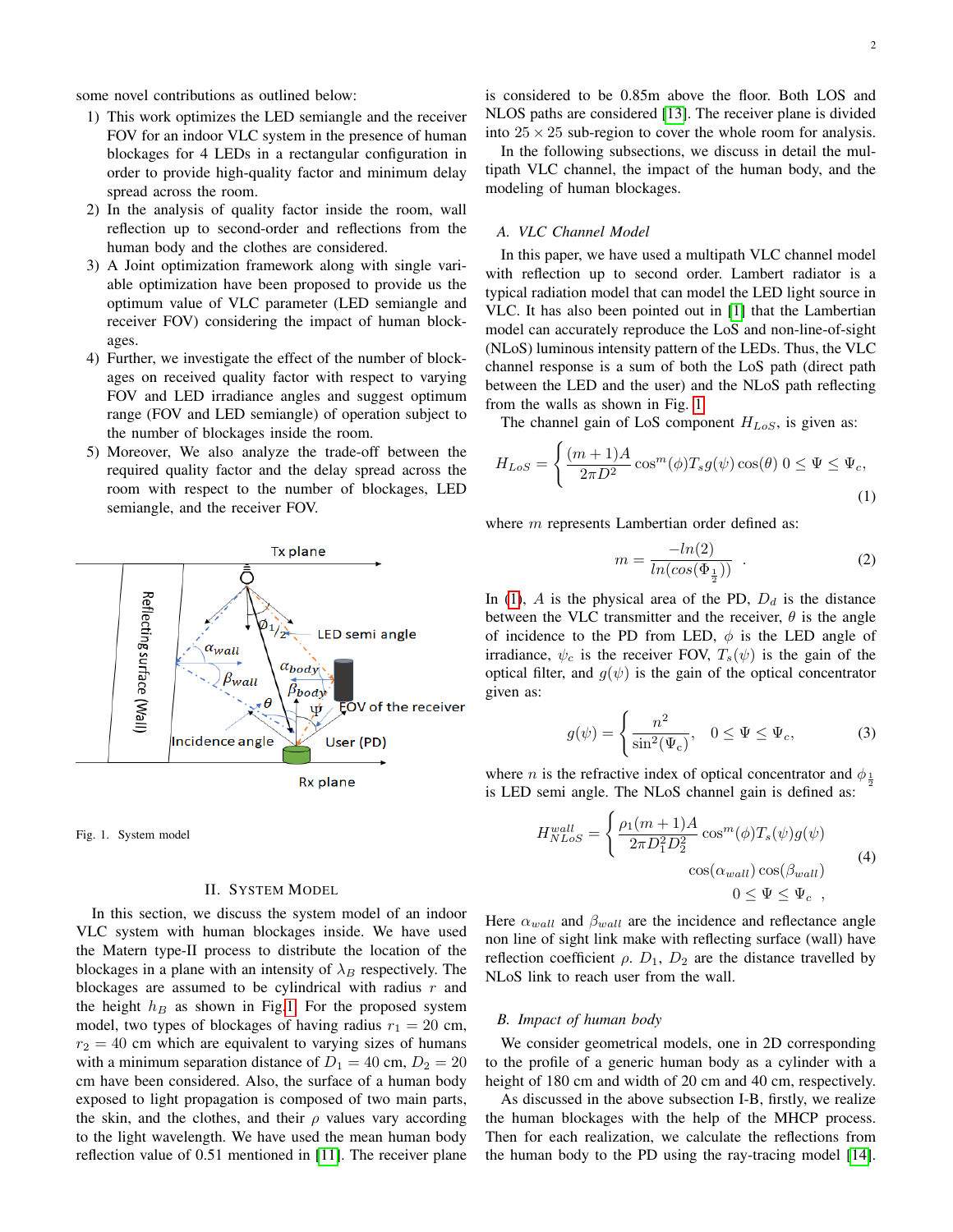So the received power, including reflections from the human body can be written as:

<span id="page-2-3"></span>
$$
H_{NLoS}^{body} = \begin{cases} \frac{\rho_2(m+1)A}{2\pi D_3^2 D_4^2} \cos^m(\phi) T_s(\psi) g(\psi).\\ 0 \cos(\alpha_{body}) \cos(\beta_{body}) \end{cases}
$$
(5)  

$$
0 \le \Psi \le \Psi_c
$$

Here  $\alpha_{body}$  and  $\beta_{body}$  are the incidence and reflectance angle NLoS link make with reflecting surface (wall) have reflection coefficient  $\rho$ .  $D_3$ ,  $D_4$  are the distance travelled by NLoS link to reach the user from the blockages.

For a given transmission power  $(P_T)$ , the total received power using multiple LEDs, including diffused paths through the walls and the human body can be obtained as:

$$
P_r = \sum_{i=1}^{N} \left[ P_T H_{LoS} + \sum_{k=1}^{K} P_T H_{NLoS}^{wall} + \sum_{j=1}^{M} P_T H_{NLoS}^{body} \right] .
$$
 (6)

Here  $N$  is the total number of transmitting LEDs,  $M$  are the expected number of human blockage realized using MHCP process, and the total power is obtained by ingratiating both LoS the NLoS link across the room.

### *C. Modeling of human blockages using MHCP*

In this subsection, we have characterized the homogeneous blockage process having radius  $r_B$  using MHCP. First, a parent Poisson point process is generated to realize the locations of human blockages in a 2-D plane. A random point or mark is associated with each human blockage, and a point of the parent Poisson process is deleted if there is another mark within the hardcore distance of  $\delta$ . The intensity of the resulting process is  $\lambda_{B1} = \frac{1-\exp(\lambda_p \pi \delta^2)}{\pi \delta^2}$ , where  $\lambda_p$  is the intensity of the parent point process [\[15\]](#page-6-14). The link between two nodes located at a distance  $d_B$  from each other is blocked if an element of the point process falls in the shadow region of the blockage. The probability that the center of at least one blocking object falls in the shaded the area can be calculated using the void probability  $P_B(d) = 1 - \exp(-2\lambda_{B1}d_B r_B^2)$  where  $\lambda_{B_1}$  is the blockage intensity having same radius and  $r_B$  is the blockage radius which can be either  $r_1$  or  $r_2$ .

## III. VLC PARAMETER OPTIMIZATION

This section discusses the optimization framework for the LED semiangle and the receiver FOV in the presence of human blockages. Here, our goal is to optimize the power at the receiver in the presence of human blockages considering second-order reflections from the wall and the reflections from the human body. Therefore, we define Quality factor as a performance metric, which is defined as the ratio of average received power to the variance of the received power:

$$
Q = \frac{\bar{P_{rec}}}{2\sqrt{Var(P_{rec})}}\tag{7}
$$

<span id="page-2-0"></span>where  $\overline{P_{rec}}$  is the average received power across the room and  $Var(P_{rec})$  is the variance of received power across the room.

The average received power  $\overline{P_{rec}}$  can be defined as:

<span id="page-2-1"></span>
$$
P_{rec}^{-} = E[P_{rec}] = \frac{1}{A_{floor} \times N} \int_{x} \int_{y} P_{rec} dx dy
$$
 (8)

where  $A_{floor} = x \times y$  is the indoor room floor area which we have divided into number of grids, x and y represents the length and width of the room respectively.

The variance  $Var(P_{rec})$  of the received power across the room can be defined as:

<span id="page-2-2"></span>
$$
Var(P_{rec}) = \left[ E\left[P_{rec}^2\right] - \left[E\left(P_{rec}\right)\right]^2 \right]
$$

$$
= \frac{1}{A_{floor}} \int_x \int_y \left[P_{rec}^2 - \left(P_{rec}^2\right)^2\right] dx dy \tag{9}
$$

Using [\(7\)](#page-2-0), [\(8\)](#page-2-1) and [\(9\)](#page-2-2) the quality factor can be expressed as:

$$
Q = \frac{\frac{1}{A_{floor} \times N} \int_x \int_y P_{rec} dx dy}{2 \sqrt{\frac{1}{A_{floor}} \int_x \int_y \left[ P_{rec}^2 - \left( P_{rec}^- \right)^2 \right] dx dy}}
$$
(10)

# *A. FOV optimization*

In this section, we describe the optimization of the FOV of the receiver such that the optical power detected on the receiver plane has a high average value and low spatial variations. For the FOV optimization, we have expressed the quality factor as a function of the FOV  $\Psi_c$  of the receiver. It can be observed from [\(7\)](#page-2-0) that the quality factor is a function of the received power and variance, which we can write as a function of receiver FOV.

The average receive power  $P_{rec}(\Psi_c)$  as a function of receiver FOV  $\Psi_c$ :

<span id="page-2-4"></span>
$$
\bar{P_{rec}}(\Psi_c) = \frac{1}{A_{floor} \times N} \int_x \int_y P_{rec}(\Psi_c) dx dy, \qquad (11)
$$

where  $P_{rec}(\Psi_c)$  can be expressed using [\(3\)](#page-1-2), [\(4\)](#page-1-3) and [\(5\)](#page-2-3):

$$
P_{rec}(\Psi_c) = \frac{(m+1)AP_T}{2\pi D^2} \cos^m(\phi) T_s g(\psi) \cos(\theta)
$$
  
= 
$$
\frac{(m+1)AP_T}{2\pi \left[ \sqrt{(x_R - x_T)^2 + (y_R - y_T)^2 + h^2} \right]}
$$
 (12)  

$$
\cos^m(\phi) T_s \cos(\theta) \frac{n^2}{\sin^2(\psi_c)}.
$$

where  $(x_T, y_T)$ ,  $(x_R, y_R)$  are the transmitter and receiver location coordinates, respectively and  $h$  is the height of the receiver plane from transmitter plane.

Putting the value of  $P_{rec}(\Psi_c)$  in [\(11\)](#page-2-4) the average receive power  $\overline{P_{rec}}(\Psi_c)$  as a function of receiver FOV  $\Psi_c$ :

$$
P_{rec}(\Psi_c) = \frac{1}{A_{floor} \times N} \int_x \int_y
$$
  

$$
\frac{(m+1)AP_T}{2\pi \left[ \sqrt{(x_R - x_T)^2 + (y_R - y_T)^2 + h^2} \right]}
$$
(13)  

$$
\cos^m(\phi) T_s \cos(\theta) \frac{n^2}{\sin^2(\psi_c)} dx dy,
$$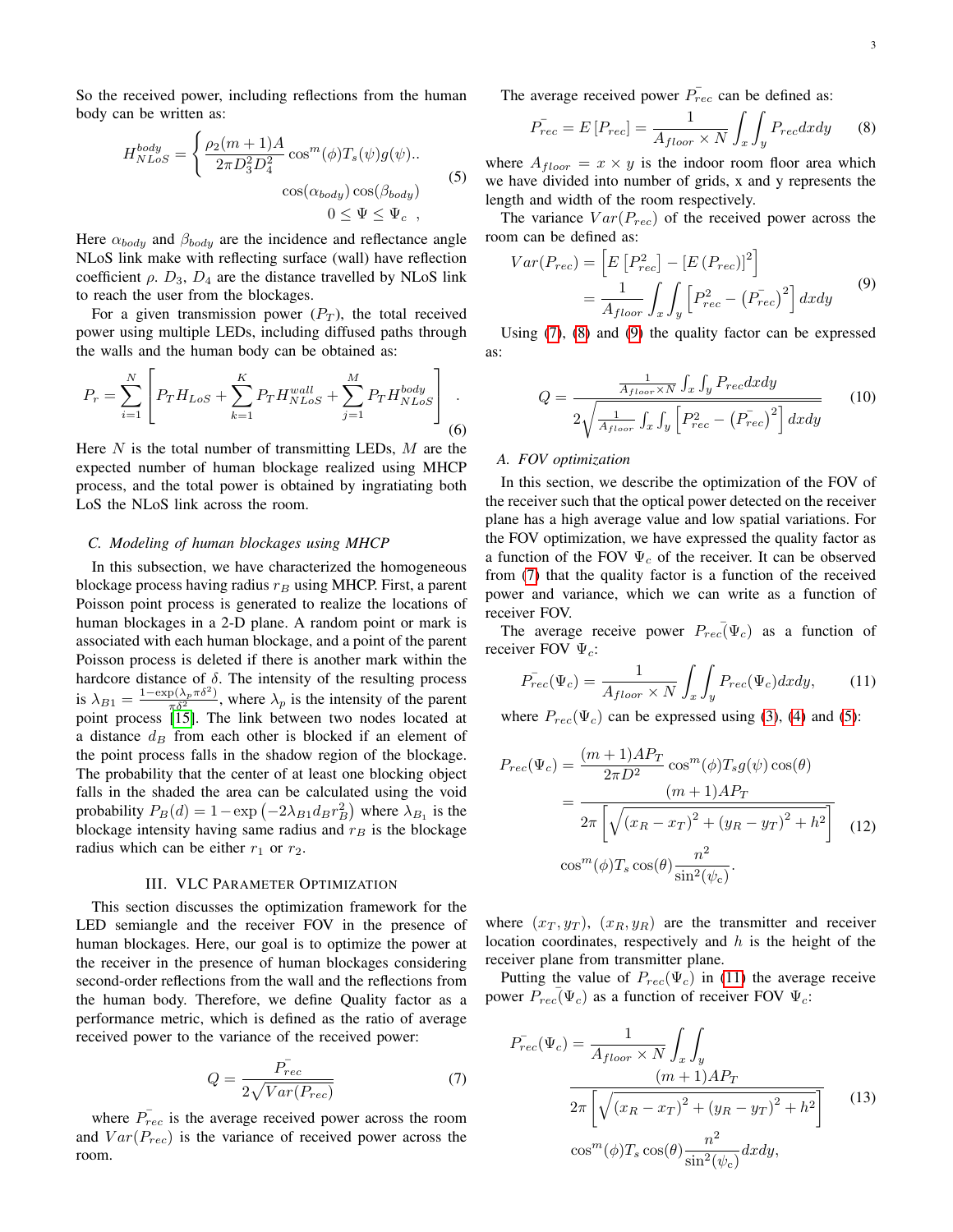Similarly the variance of the received power can be expressed as a function of receiver FOV  $\Psi_c$ :

$$
Var(\Psi_c) = E\left[P_{rec}^2(\Psi_c)\right] - \left[E\left(P_{rec}(\Psi_c)\right)\right]^2
$$

$$
= \frac{1}{A_{floor}} \int_x \int_y \left(P_{rec}^2(\Psi_c) - \left(P_{rec}(\Psi_c)\right)^2\right) dx dy.
$$
(14)

Finally, the quality factor  $Q$  can be expressed as a function of receiver FOV  $\Psi_c$ :

$$
Q(\Psi_c) = \frac{P_{rec}(\Psi_c)}{2\sqrt{Var(\Psi_c)}},\tag{15}
$$

<span id="page-3-0"></span>For optimal solution to find the maximum value of quality factor subject to the receiver FOV  $\Psi_c$ 

$$
\frac{dQ(\Psi_c)}{d(\Psi_c)} = 0,\t(16)
$$

Solving the above optimality condition [\(16\)](#page-3-0), the optimality equation subject to receiver FOV can be written as:

$$
\frac{dP_{rec}(\Psi_c)}{d(\Psi_c)}\sqrt{Var(\Psi_c)} + \frac{d\sqrt{Var(\Psi_c)}}{d(\Psi_c)}P_{rec}(\Psi_c) = 0.
$$
 (17)

Now we can calculate the values of  $P_{rec}(\Psi_c)$ ,  $Var(\Psi_c)$ ,  $dP_{rec}(\Psi_c)$  $\frac{\partial_{rec}(\Psi_c)}{d(\Psi_c)}$  and  $\frac{d\sqrt{Var(\Psi_c)}}{d(\Psi_c)}$  $\frac{\sqrt{a} \left(\Psi_c\right)}{d \left(\Psi_c\right)}$  numerically bu putting the value of VLC system parameter in the table [I.](#page-3-1)

## *B. LED semiangle optimization*

In this section, the optimization of LED semiangle in the presence of human blockage, keeping the FOV of the receiver constant, has been proposed. In the analysis, the wall reflection up to second-order has been considered. Again the quality factor is considered as a performance metric. Here we are maximizing the quality factor at the receiver subject to LED semiangle.

We have expressed quality factor  $Q$  as a function of LED semiangle Φ, which can be defined as:

$$
Q(\Psi_c) = \frac{P_{rec}(\Phi)}{2\sqrt{Var(\Phi)}}\tag{18}
$$

By using optimality condition  $\frac{dQ(\Psi_c)}{d(\Psi_c)} = 0$ , we have obtained the LED semiangle optimal equation as:

$$
\frac{dP_{rec}(\Phi)}{d(\Phi)}\sqrt{Var(\Phi)} + \frac{d\sqrt{Var(\Phi)}}{d(\Phi)}P_{rec}(\Phi) = 0.
$$
 (19)

Now we can calculate the values of  $P_{rec}(\Phi)$ ,  $Var(\Phi)$ ,  $\frac{dP_{rec}(\Phi)}{d(\Phi)}$  and  $\frac{d\sqrt{Var(\Phi)}}{d(\Phi)}$  numerically bu putting the value of VLC system parameter in the table [I.](#page-3-1)

# *C. Joint Optimization*

In this subsection, we describe the optimization of both LED semiangle and the receiver FOV subject to the maximization of the quality factor. The optical power detected on the receiver plane has a high average value and low spatial variations. Therefore, we first calculate the received power and the

variance of the received power as a function of both the LED semiangle  $\Phi$  and the receiver FOV  $\Psi_c$  jointly.

The quality factor  $Q$  as a function of LED semiangle and the receiver FOV jointly can be expressed as:

$$
Q(\Psi_c, \Phi) = \frac{P_{rec}(\Psi_c \Phi)}{2\sqrt{Var(\Psi_c \Phi)}}
$$
(20)

The optimal value of both LED semiangle and the receiver FOV can be calculated using optimality condition  $\frac{dQ(\Psi_c, \Phi)}{d(\Psi_c, \Phi)}$  = 0.

$$
\frac{\partial \left( \frac{\partial P_{rec}(\Psi_c, \Phi)}{\partial(\Psi_c)} \sqrt{Var(\Psi_c \Phi)} + \frac{\partial \sqrt{Var(\Psi_c \Phi)}}{\partial(\Psi_c)} P_{rec}(\Psi_c \Phi) \right)}{\partial(\Phi)} = 0.
$$
\n(21)

TABLE I SYSTEM MODEL PARAMETERS

<span id="page-3-1"></span>

| Parameter                              | Value                                               |  |  |
|----------------------------------------|-----------------------------------------------------|--|--|
| Room size                              | $5 \text{ m} \times 5 \text{ m} \times 3 \text{ m}$ |  |  |
| LED transmitted power                  | $200$ mw                                            |  |  |
| Refractive index n                     | 1.5                                                 |  |  |
| Optical filter gain $T_s$              | 1                                                   |  |  |
| Wall reflection $\rho_1$               | 0.8                                                 |  |  |
| Human body reflection $\rho_2$         | 0.51                                                |  |  |
| LED semiangle                          | $60^\circ$                                          |  |  |
| Receiver plane above the floor $(h_R)$ | $0.85$ m                                            |  |  |
| Receiver elevation                     | $90^\circ$                                          |  |  |
| Receiver active area                   | $1 \text{ cm}^2$                                    |  |  |
| Field of views (FOVs) of receiver      | $60^\circ$ .                                        |  |  |
| Blockage radius $(r_1$ and $r_2)$      | 20 cm & 40 cm                                       |  |  |
| Height of the blockage $(h_B)$         | 180 cm                                              |  |  |
| Responsivity $(\mathcal{R})$           | $0.5 \frac{\text{A}}{\text{W}}$                     |  |  |
| Signal bandwidth $B_s$                 | 10 MHz                                              |  |  |
| Noise bandwidth factor $I_2$           | 0.562                                               |  |  |
| Background current $I_{ba}$            | $100 \mu A$                                         |  |  |

#### IV. RESULTS AND DISCUSSION

This section presents and discusses the results obtained using simulation in MATLAB® environment in order to increase the value of quality factor subject to human blockages inside the room. The transmitter configurations of 4 LEDs in a rectangular geometry are considered. The locations and the orientations of the VLC transmitters and the receiver are provided in Table [I.](#page-3-1)

# *A. VLC channel gain as a function of LED semi angle and receiver FOV*

Fig. [2\(a\)](#page-4-0) and Fig. [2\(b\)](#page-4-1) shows the variation in VLC channel gain at the receiver FOV of 70° and 30° respectively. In both the case the LED semiangle considered is 15°, 30°,45° and 60◦ . We can see that the VLC channel gain is maximum at the lower values of LED semiangle ( $\Phi$ ) and FOV ( $\Psi_c$ ), it starts decreasing with increasing value of  $\Phi$  and  $\Psi_c$ .

It is due to the fact that the VLC channel is a cosine function of  $\Phi$  and  $\Psi_c$ . We can also see that the VLC channel gain decreases as the distance to the LED and PD increases. As in the practical system, there will be obstacles inside the room. The VLC channel gain value will deteriorate due to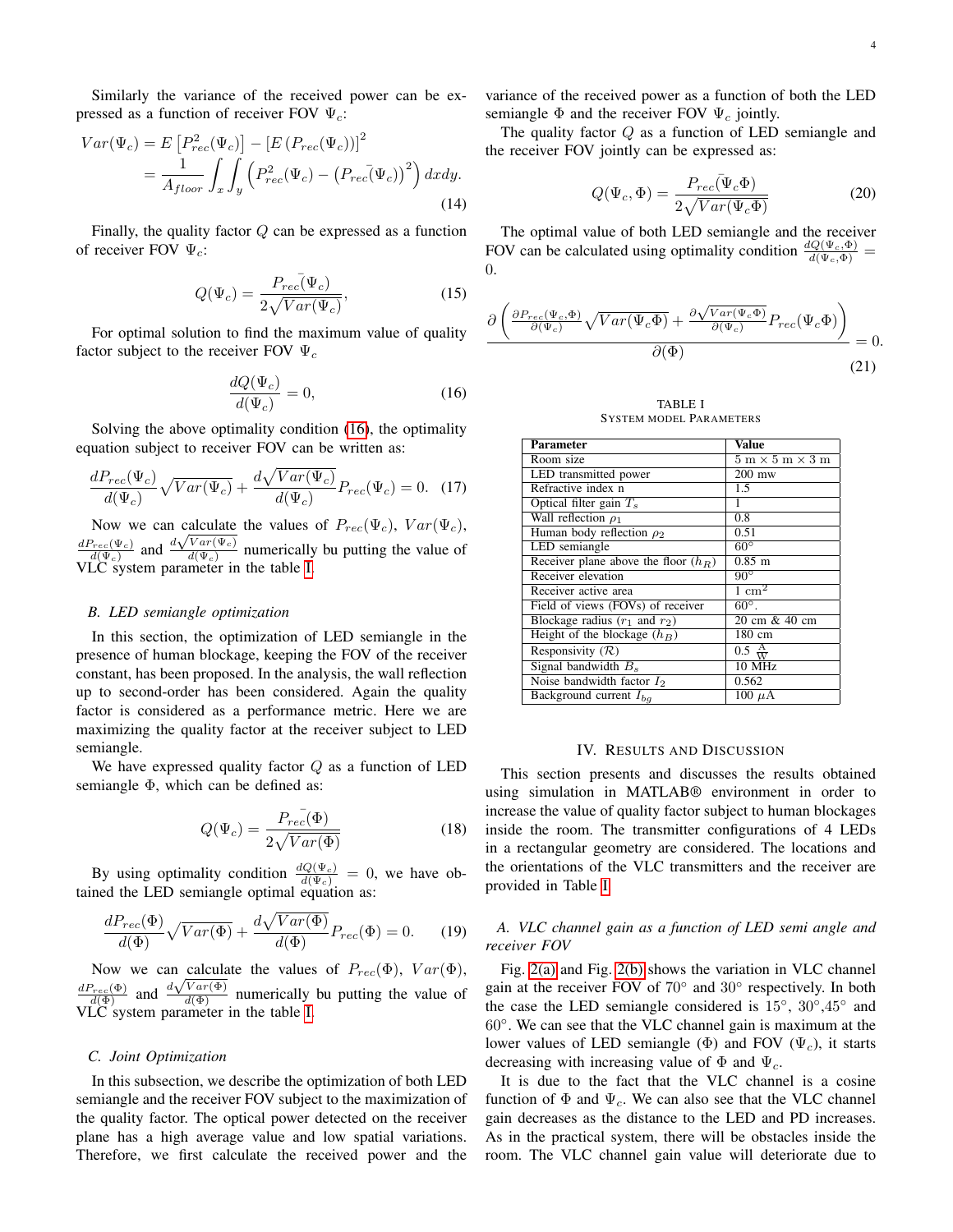<span id="page-4-0"></span>

(a) Channel gain as a function of LED semi angle with  $FOV = 70^0$ 



<span id="page-4-3"></span><span id="page-4-1"></span>(b) Channel gain as a function of LED semi angle with FOV =  $40^0$ 

<span id="page-4-2"></span>

Fig. 3. Effect of varying FOV and the separation distance between the blockages on the received power

<span id="page-4-4"></span>

(a) Average received as function of LED semi angle with  $FOV = 60^0$ 

<span id="page-4-6"></span><span id="page-4-5"></span>(b) Quality factor as a function of LED semi angle

Fig. 4. Effect of varying LED semiangle on received power and the quality factor

shadowing, so it is essential to get the optimum pair of  $\Phi$  and  $\Psi_c$ , which will give us better performance across the room.

Fig. 2. Variation in VLC Channel gain as a function of PD's position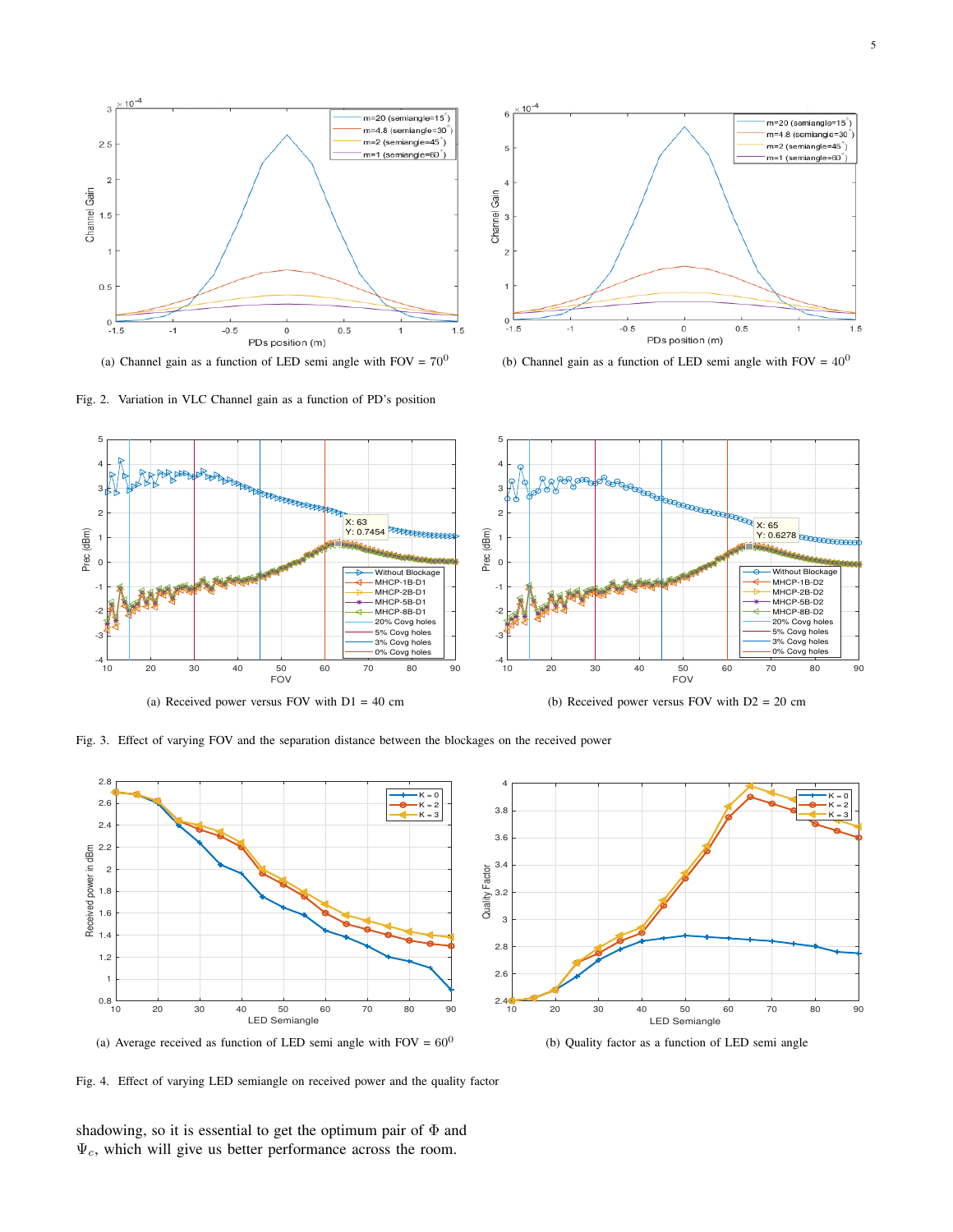<span id="page-5-0"></span>

<span id="page-5-2"></span>Fig. 5. Delay spread Comparison without and with blockage

TABLE II QUALITY FACTOR AND DELAY SPREAD PERFORMANCE WITH RESPECT TO PROPOSED OPTIMIZATION TECHNIQUES

| Blockage | <b>FOV</b><br>(Opt) | (FOV) | Theta<br>(opt) | Theta) | Delay Spread | Joint optimization | $O$ (Joint) | Delay spread (Joint) |
|----------|---------------------|-------|----------------|--------|--------------|--------------------|-------------|----------------------|
| $D1-2B$  | 63                  | 8.05  | 65             | 8.50   | $0.25$ ns    | (63, 65)           | 9.05        | $0.17$ ns            |
| $D1-5B$  | 63                  | 7.52  | 70             | 8.06   | $0.40$ ns    | (63,70)            | 8.35        | $0.21$ ns            |
| $D2-2B$  | 65                  | 6.09  | 70             | 7.11   | $0.70$ ns    | (65,70)            | 7.50        | $0.38$ ns            |
| $D2-5B$  | 65                  | 5.21  | 75             | 2.25   | 5.54 ns      | (65, 75)           | 6.15        | $0.78$ ns            |

# *B. Average Received power with varying FOV in the presence of blockage*

Fig. [3\(a\)](#page-4-2) and [3\(b\)](#page-4-3) show the average received power as a function of varying receiver FOV. For without blockage case, as the receiver FOV increases, the average power decreases and becomes constant at the higher value of FOV. However, for with blockage case, the average power first increases, then after achieving its maximum value, it starts decreasing for different blockage densities and minimum separation among them. Because of blockage, the user will be in shadow, so it requires a wider FOV to get the power from other LEDs that are not in shadow. Also, wider FOV capture more and more NLoS signals. It can be observed that for a specific minimum separation distance, we are getting a particular value FOV where the average power is maximizing, like for separation distance of  $D_1 = 40$  cm, the optimum FOV value is 63 $\degree$  for all the blockage densities. While for the minimum separation distance of  $D_2 = 20$  cm, the optimum value of FOV is 65° for all the blockage density.

It can be concluded that in the presence of blockage, the optimum value of FOV varies as a function of blockage density and the separation distance between them. The optimum FOV value is lower for the larger separation distance due to the nonclustering of blockages because of broader spacing between them. On the other hand, as the minimum separation distance among them decreases, it results in the clustering of blockage. Therefore, it requires wider FOV to increase average power across the room.

# <span id="page-5-1"></span>*C. Average Received power and the received quality factor with varying LED semiangle*

Fig. [4\(a\)](#page-4-4) and [4\(b\)](#page-4-5) show the average received power and the quality factor as a function of LED semiangle, keeping the receiver FOV fixed at 60°. Here in the analysis, reflections of up to second-order from the wall have been considered. In Fig. [4](#page-4-6)  $K = 0$  means only the LoS link,  $K = 1$  means LoS and first-order NLoS link, and  $K = 2$  means LoS with second-order reflection.

As the LED semiangle value increases, the average received power and power decreases as shown in Fig. [4\(a\).](#page-4-4) Compared to only LoS links, the average received power loss for the case that considers both LoS and NLoS is less. Therefore, the average received power should be maximum for the uniform quality of service, and the variance should be minimum. To evaluate the same, we have plotted the quality factor  $(Q)$  (see [\(7\)](#page-2-0)) in Fig. [4\(b\)](#page-4-5) as it includes both averages received power and variance of the power in the analysis. It can be seen from Fig. [4\(b\)](#page-4-5) as the value of LED semiangle increases initially, the quality factor increases and achieve its maximum value. For the higher values of LED semiangle, it starts decreasing. It can be seen that the quality factor reaches its maximum value at the LED semiangle value of  $\Phi = 65^{\circ}$ .

# *D. Delay spread with and without blockage*

Fig. [5\(a\)](#page-5-0) shows the delay spread profile without any blockages across the room in which delay spread ranges from 0 ns to 0.35 ns. It can be observed that the delay spread is minimum in the center of the room and increasing towards the corner of the room because, at the corners, most of the received power